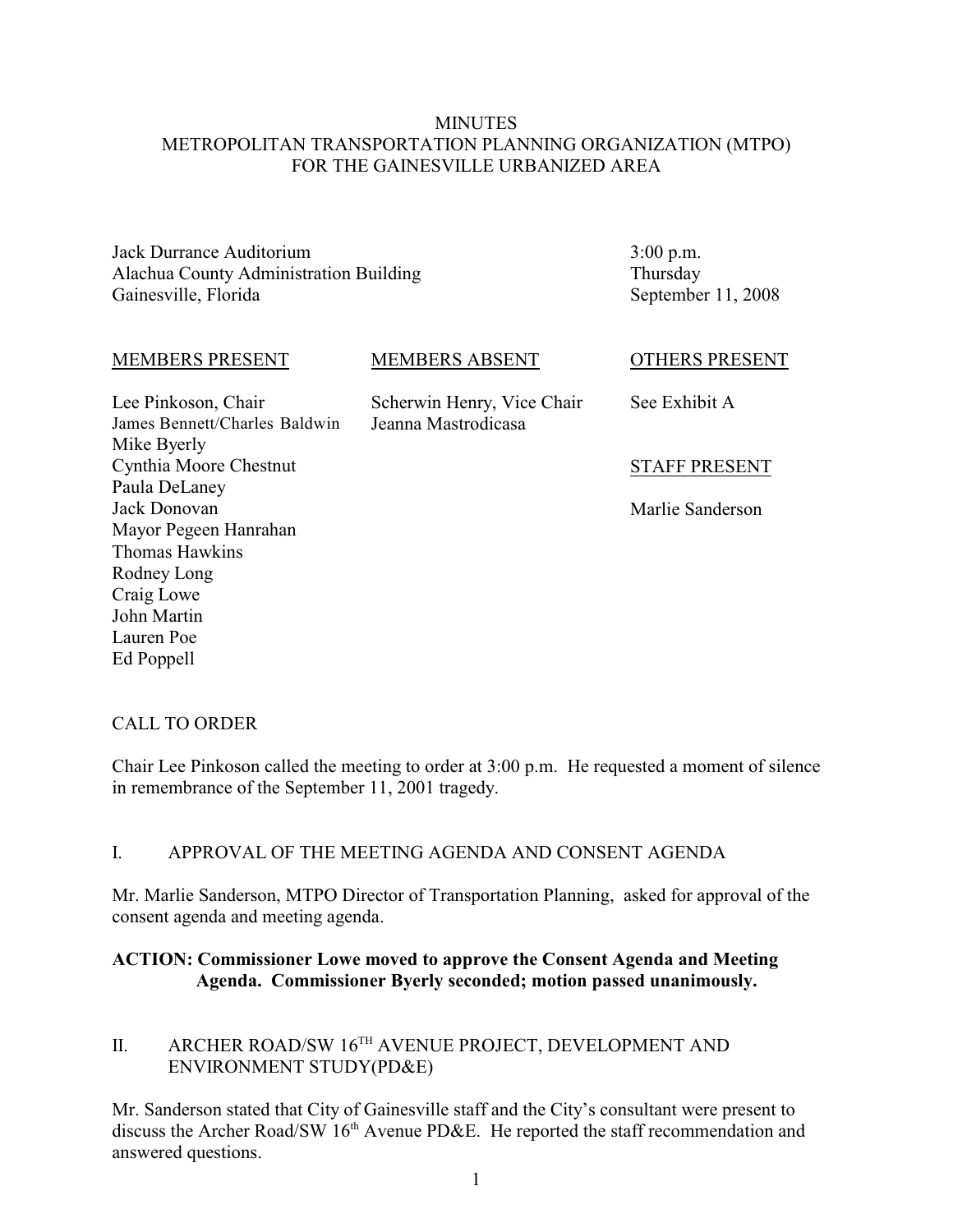Mr. Jonathan Thigpen, Kimley-Horn Traffic Engineer, discussed the Archer Road/SW 16<sup>th</sup> Avenue PD&E and answered questions.

#### **ACTION: Commissioner Long moved to request that the City of Gainesville give the MTPO additional presentations concerning this project at the following two stages:**

- **1. when alternatives have been developed; and**
- **2. when the recommended alternative has been identified.**

#### **Commissioner Delaney seconded; motion passed unanimously.**

#### III. PROPOSED ALACHUA COUNTY LONG TERM CONCURRENCY MANAGEMENT SYSTEM (LTCMS)

Mr. Sanderson stated that the MTPO, at its May  $29<sup>th</sup>$  meeting, received a presentation on the Alachua County LTCMS. He said that after the presentation, the MTPO approved a motion to:

*"request that the Alachua County Commission not approve a Long Term Concurrency Management System until an evaluation for consistency with the adopted MTPO Livable Community Reinvestment Plan, the Bus Rapid Transit Feasibility Study and System Master Plan, the adopted Countywide Bicycle Master Plan and the guiding principles of the Alachua Countywide Visioning and Planning Committee's July 2005 Countywide Vision and Conceptual Land Use Plan is completed and reported back to the MTPO so that the MTPO may provide recommendations to the Alachua County Commission."* 

He discussed the report, answered questions and reported the staff recommendation.

Mr. Jeff Hays, Alachua County Senior Planner, discussed the LTCMS and answered questions.

**ACTION: Commissioner Byerly moved, that since the MTPO will be updating its long range transportation plan and Alachua County will be preparing its Evaluation and Appraisal Report to update its Comprehensive Plan over the next two years, to request that the Alachua County Board of County Commissioners work with the MTPO, during these plan update processes, to resolve inconsistencies between the** *Alachua County Comprehensive Plan***, including the proposed** *Concurrency Management System***, and the MTPO's** *Livable Community Reinvestment Plan,* **with the inconsistencies resolved in favor of the MTPO's** *Livable Community Reinvestment Plan***. Mayor Hanrahan seconded.**

#### **FRIENDLY AMENDMENT:**

**Commissioner Lowe requested that the motion include that the inconsistencies also be resolved in favor of the goals and guiding principles stated in the July 2005 Countywide Vision and Conceptual Land Use Plan. Commissioner Byerly and Mayor Hanrahan accepted the amendment.**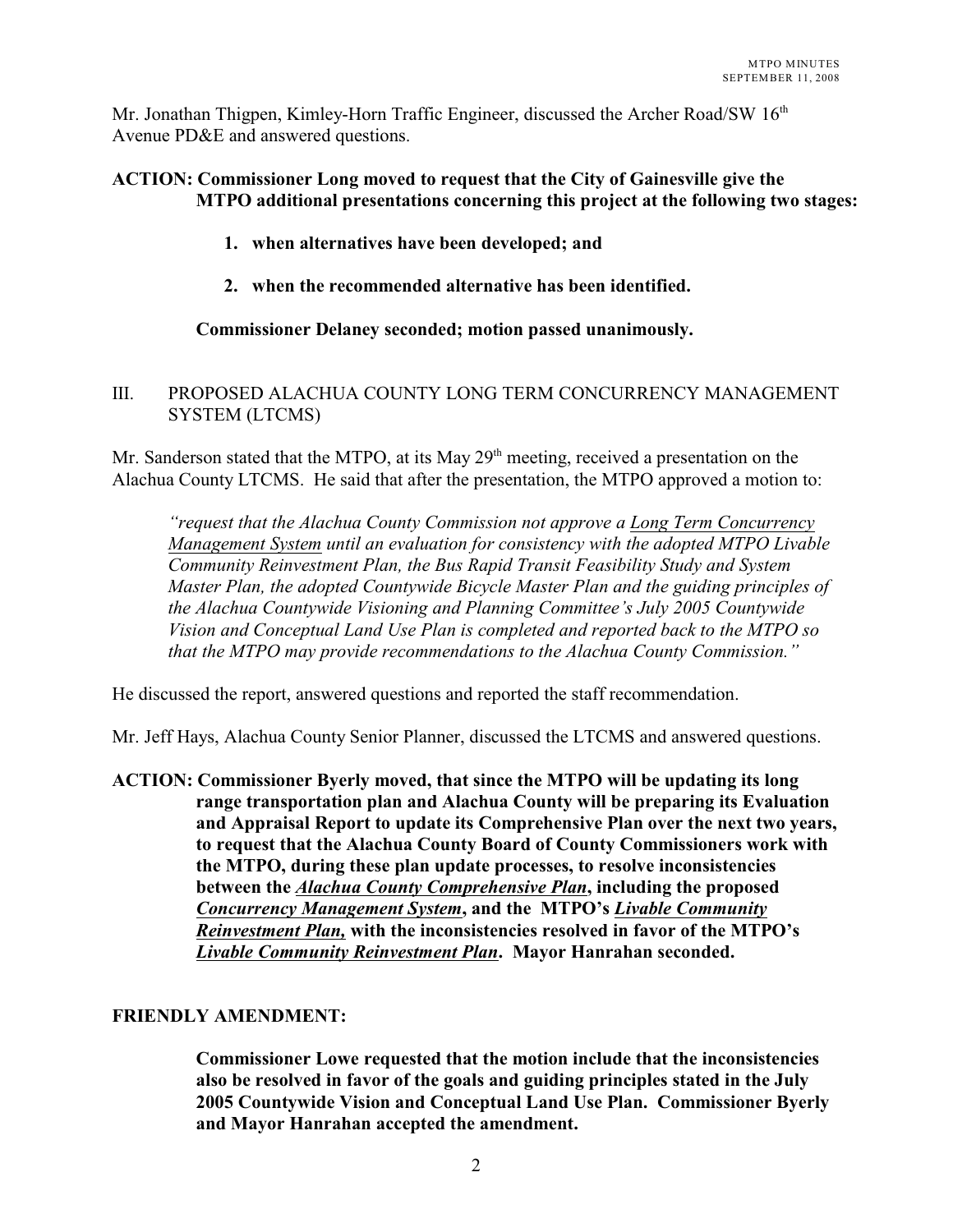Mr. Richard Hedrick, Alachua County Public Works Director, discussed his concerns regarding the LTCMS and sprawl.

#### **ACTION AS AMENDED RESTATED:**

**Commissioner Byerly moved, that since the MTPO will be updating its long range transportation plan and Alachua County will be preparing its Evaluation and Appraisal Report to update its Comprehensive Plan over the next two years, the MTPO requests that the Alachua County Board of County Commissioners:**

- **1. work with the MTPO, during these plan update processes, to resolve inconsistencies between the** *Alachua County Comprehensive Plan***, including the proposed** *Concurrency Management System***, and the MTPO's** *Livable Community Reinvestment Plan***; and**
- **2. resolve the inconsistencies in favor of the MTPO's** *Livable Community Reinvestment Plan* **and the goals and guiding principles stated in the July 2005 Countywide Vision and Conceptual Land Use Plan.**

**Mayor Hanrahan seconded; motion passed unanimously.**

## **Chair Pinkoson requested a status report on the installation of the traffic management system at the next MTPO meeting.**

## IV. YEAR 2009 MTPO MEETING DATES

Mr. Sanderson stated that the City of Gainesville Commission recently changed its meeting dates to the first and third Thursday of the month. He noted that this change impacts the potential MTPO meeting dates. He discussed the staff recommendation and answered questions.

Mr. Russ Blackburn, City of Gainesville Manager, discussed the City's workshop schedule.

#### **ACTION: Mayor Hanrahan moved to revise the MTPO meeting days to the second Monday of each month at 3:00 p.m. and to conduct MTPO public hearings on Monday evenings beginning at 6:00 p.m. Commissioner Byerly seconded; motion passed unanimously.**

## V. NEXT MTPO MEETING

Mr. Sanderson stated that the next MTPO meeting is scheduled for October  $9<sup>th</sup>$ . He said that currently there are no items that need action in October and the MTPO could meet in November.

## **ACTION: Commissioner Byerly moved to cancel the October MTPO meeting and meet in November. Commissioner Poe seconded; motion passed unanimously.**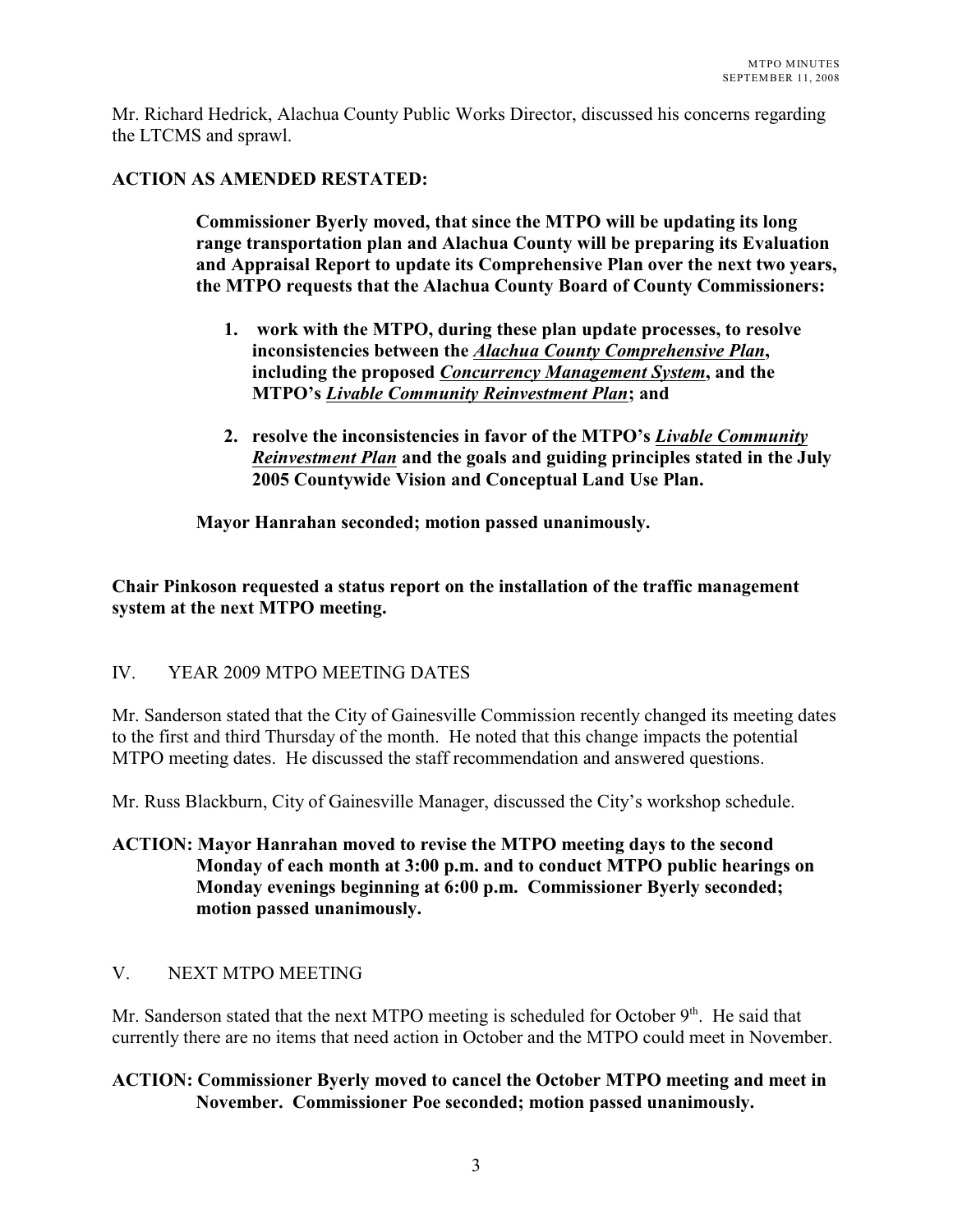#### VI. COMMENTS

#### A. MTPO MEMBERS

A member of the MTPO asked FDOT staff about the possibility of installing reclaimed water lines for the court services building project.

Mr. James Bennett stated that FDOT is coordinating utility infrastructure modifications with Gainesville Regional Utilities on the Main Street Resurfacing project.

\_\_\_\_\_\_\_\_\_\_\_\_\_\_\_\_\_\_\_\_\_\_\_\_\_\_\_\_\_\_\_\_ \_\_\_\_\_\_\_\_\_\_\_\_\_\_\_\_\_\_\_\_\_\_\_\_\_\_\_\_\_\_\_\_\_\_\_\_

## B. CITIZENS

There were no citizens comments.

## C. CHAIRS REPORT

There was no Chair's report.

## ADJOURNMENT

Chair Pinkoson adjourned the meeting at 5:36 p.m.

Date Cynthia Moore Chestnut, Secretary/Treasurer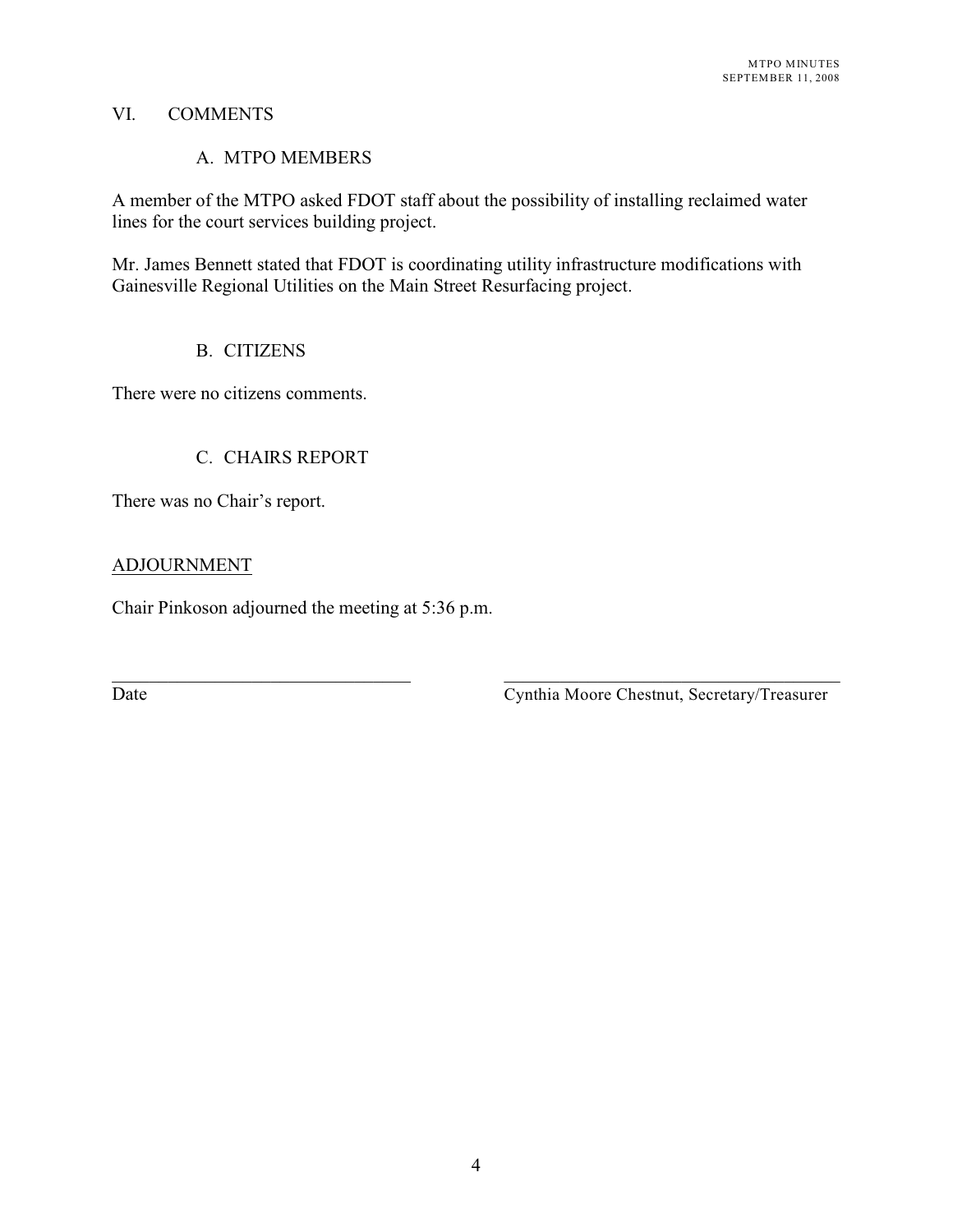## **EXHIBIT A**

# **Interested Citizens Alachua County City of Gainesville Florida Department of Transportation** Joe Montalto Michael Fay Russ Blackburn Karen Taulbee Jonathan Thigpen Jeff Hays Paul Folker Richard Hedrick Jesus Gomez Randall Reid Teresa Scott Dave Schwartz

\* By telephone

.

 $#$  Provided written comments

T:\Mike\em09\mtpo\minutes\sep11.wpd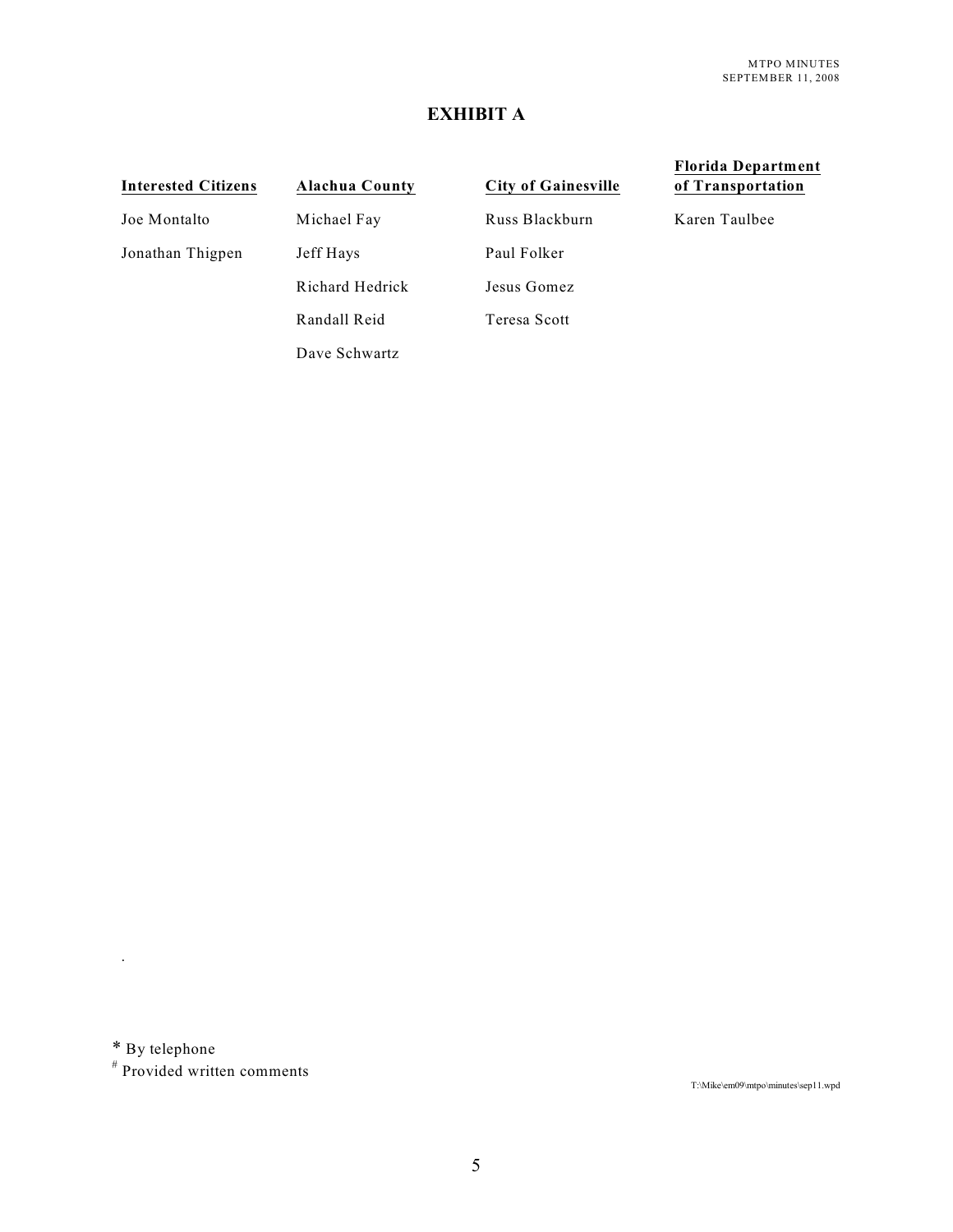

2009 N.W. 67 PLACE, SUITE A, GAINESVILLE, FLORIDA 32653-1603 **SUNCOM 625-2200** FAX (352) 955-2209 (352) 955-2200

#### **CONSENT AGENDA**

# **METROPOLITAN TRANSPORTATION PLANNING ORGANIZATION FOR THE GAINESVILLE URBANIZED AREA**

**Jack Durrance Auditorium Thursday, 3:00 p.m. Alachua County Administration Building September 11, 2008 Gainesville, Florida**

#### **STAFF RECOMMENDATION**

**Page**  $*7$  **CA. 1 MTPO Minutes- May 29, 2008 APPROVE MINUTES** 

This set of MTPO minutes is ready for review

**Page**  $*15$  **CA. 2 Draft Strategic Intermodal System (SIS) APPROVE JOINT 2035 Cost Feasible Plan RECOMMENDATIONS**

#### FDOT is requesting MTPO comments on this material

## **Page**  $*37$  **CA. 3** Year 2035 Long Range Plan Update- **FDOT APPROVE STAFF Resolution and Reimbursement Agreement RECOMMENDATION**

The Florida Department of Transportation is providing financial assistance for the update of the MTPO long range transportation plan

**Page**  $*53$  **CA. 4 Year 2035 Long Range Plan Update- APPROVE STAFF Consultant Contract RECOMMENDATION**

> The MTPO is contracting with a consultant to assist with the update of the its long range transportation plan

**Page #117** CA. 5 **Engagement Letter for Fiscal APPROVE STAFF APPROVE STAFF Page 1007-08** And **it** 

**Year 2007-08 Audit RECOMMENDATION**

This year's MTPO audit will be prepared by Powell and Jones, Certified Public Accountants